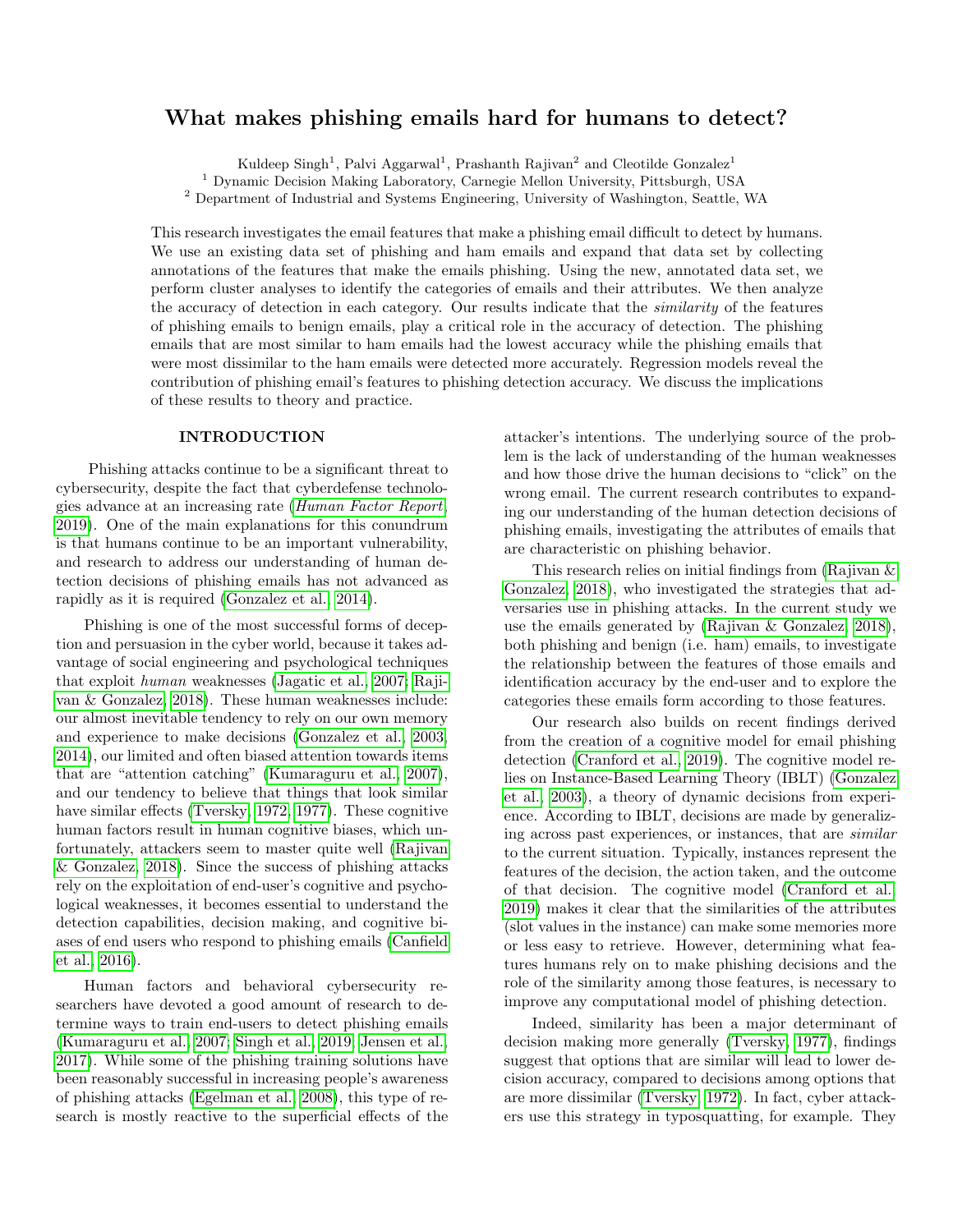take advantage of the similarity between words in URL names, so that fake websites go unnoticed. Typosquatting includes domain typos that allow attackers to access a list of different emails, receiver name typo, and misspellings URLs (e.g. including "eboy.com" instead of "ebay.com") in the URL address to misdirect end-users on malicious link [\(Szurdi & Christin, 2017\)](#page-4-13). Such techniques make the phishing emails look similar to end-user's regular emails and they tend to match the features of any email with their experience features.

In summary, the research above suggests that the features of the phishing emails and the similarity between the features of the phishing and ham emails will be a key predictor of detection accuracy.

#### METHOD

## Phishing Detection Dataset

To analyze the influence of email level features on end-user phishing detection, we leveraged a dataset from past psychological experiments on phishing decision making [\(Singh](#page-4-9) [et al., 2019;](#page-4-9) [Rajivan & Gonzalez, 2018\)](#page-4-3). These experiments were designed to understand the cognitive mechanism crucial to human learning and decision making in the context of phishing attacks. The dataset from these experiments contained responses from 818 participants. Each participant in this dataset responded to 60 unique emails, making a binary decision on whether the email presented to them was phishing or not. A response was considered accurate if the participant correctly detected a phishing email, and incorrect if the participant classified a phishing email as a ham email. The 60 emails presented to each participant were randomly drawn from a larger corpus of 239 unique emails that included 186 phishing emails and 53 ham emails.

<span id="page-1-0"></span>

Figure 1: Phishing email features

Depending on the experiment condition, some of the participants received a higher proportion of phishing emails. Please refer to these publications for additional details about these experiment and the distribution of phishing emails between conditions [\(Singh et al., 2019;](#page-4-9) [Rajivan](#page-4-3) [& Gonzalez, 2018\)](#page-4-3).

The dataset from these experiments contained, in total, 48,080 unique (participant-email pair) responses, which includes 19,598 responses to phishing emails, 28,482 responses to ham emails. Each row in this dataset consists of a participant's response to a given email (phishing or ham). For each response, we had access to the original text of the email presented to the participant, the ground truth (i.e., whether the email was indeed a phishing or a ham email), accuracy of the participant response, and six email level features indicating whether that email text contained attributes usually associated with phishing emails, such as a suspicious link. Figure [1](#page-1-0) shows an example email that is tagged with the six features indicative of phishing attack.

Table 1: Email Features

<span id="page-1-1"></span>

| Feature              | Description                                   |  |  |  |  |  |  |  |
|----------------------|-----------------------------------------------|--|--|--|--|--|--|--|
| Sender               | The sender mismatch feature is present if     |  |  |  |  |  |  |  |
| mismatch             | the email sender identity is different from   |  |  |  |  |  |  |  |
|                      | what it pretends. It may be because of        |  |  |  |  |  |  |  |
|                      | spoofed display of the name or domain or      |  |  |  |  |  |  |  |
|                      | because of misspelled words in an email       |  |  |  |  |  |  |  |
|                      | address                                       |  |  |  |  |  |  |  |
| Request              | The request credentials feature is present    |  |  |  |  |  |  |  |
| credentials          | if there is a request for personal and sen-   |  |  |  |  |  |  |  |
|                      | sitive or confidential information in the     |  |  |  |  |  |  |  |
|                      | email                                         |  |  |  |  |  |  |  |
| Urgent               | The Urgent feature is present if the con-     |  |  |  |  |  |  |  |
|                      | tent of the email creates a sense of ur-      |  |  |  |  |  |  |  |
|                      | gency, fear, or threat which is a common      |  |  |  |  |  |  |  |
|                      | technique in phishing emails                  |  |  |  |  |  |  |  |
| Offer                | Offering a prize, reward, or help is a        |  |  |  |  |  |  |  |
|                      | common phishing tactic. This feature is       |  |  |  |  |  |  |  |
|                      | present if this type of offer is included the |  |  |  |  |  |  |  |
|                      | email text                                    |  |  |  |  |  |  |  |
| Suspicious           | A subject line of an email can be suspi-      |  |  |  |  |  |  |  |
| subject              | cious if the subject line depicts urgency,    |  |  |  |  |  |  |  |
|                      | fear, threat, offer or reward                 |  |  |  |  |  |  |  |
| Link<br>mis-         | A mismatch between the content of the         |  |  |  |  |  |  |  |
| $\mathop{\rm match}$ | email and the actual link may indicates       |  |  |  |  |  |  |  |
|                      | this is a phishing email. Also, phishers      |  |  |  |  |  |  |  |
|                      | may use an IP address instead of a URL        |  |  |  |  |  |  |  |
|                      | to requests personal information. If this     |  |  |  |  |  |  |  |
|                      | kind of link exist in an email is said to     |  |  |  |  |  |  |  |
|                      | have a link mismatch                          |  |  |  |  |  |  |  |

Feature Classification and inter-rater reliability Three researchers with expertise in cybersecurity and phishing attacks, independently classified all 239 emails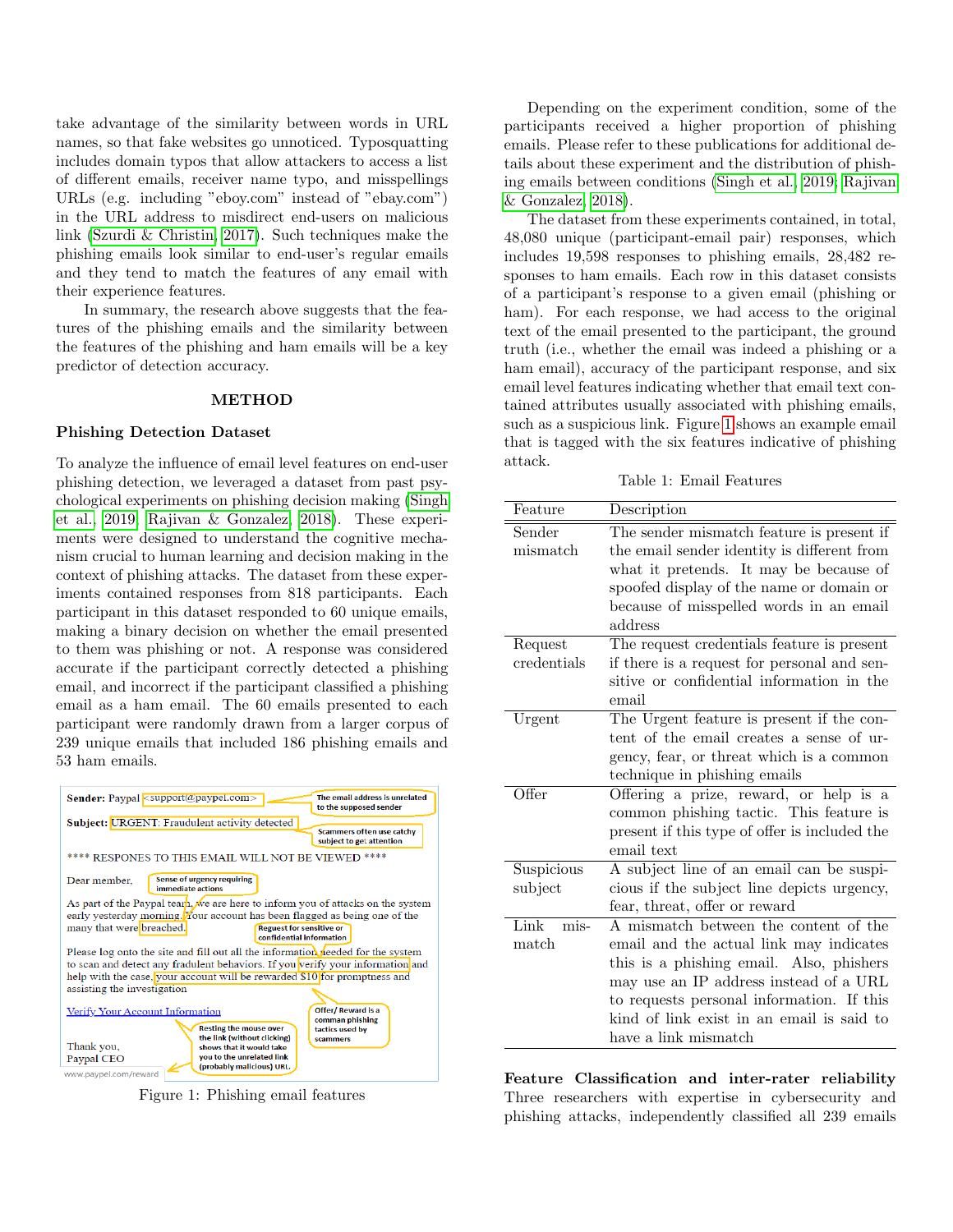in the dataset based on six predefined categories. These categories represent email level features that are usually evident in a phishing email [\(Kumaraguru et al., 2009\)](#page-4-14). See Table [1](#page-1-1) for description of the six email level features used to classify the emails.

After classifying the emails independently, we used Cronbach's alpha [\(Cronbach, 1951\)](#page-4-15), to measure inter-rater reliability. The alpha value on the classifications between the three raters was 0.88 representing high consistency. Further, for the purposes of analysis, it was essential to arrive at a consensus on a final classification for each feature, for each email. So, disagreements in classifications were discussed and resolved to reach agreement on all the classifications. This process resulted in a classification of  $0/1$  for each of the six features, for each email. A '0' classification for a feature indicated that the email did not have the feature according to raters. For example, ham emails would not have a sender mismatch or a suspicious link whereas a phishing email would include one or more of these features in it.

# RESULTS

#### Accuracy Distribution

When a participant correctly classified a phishing email as phishing (Hit), the response was accurate, otherwise it was inaccurate (Miss). We calculated the mean detection accuracy per email averaging across all human responses to that email.

<span id="page-2-0"></span>

Figure 2: Distribution of Detection accuracy for phishing emails

The distribution of phishing emails  $(N=186)$  shown in Figure [2,](#page-2-0) suggests a negative skew with a mean of 0.82 and median 0.85. Thus, there is a good number of emails with low accuracy, that make it interesting to discover what are the features that make the emails more or less difficult to detect by humans.

# k-means Clustering

We used the k-means clustering method [\(MacQueen et al.,](#page-4-16)

[1967\)](#page-4-16) to classify 239 emails (186 phishing and 53 ham) into seven (7) clusters (the optimal number according to the Gap Statistic [\(Tibshirani et al., 2001\)](#page-4-17)), using the six email feature coding (Table [1\)](#page-1-1). The k-means clustering technique used dimension reduction to find principal components to visualize the data into cluster. Figure [3](#page-2-1) show the the resulting two principal components along with their respective correlations, variables within component and their respective weights. The two principal components are arranged in a decreasing order of variance (i.e.  $Var(PA1)$ )  $> Var(PA2)$ . Similarly, the variables are arranged in decreasing order of correlation within each principal component.The first principal component encompasses five features (i.e. urgent, request credentials, link mismatch, suspicious subject and sender mismatch). The second component encompasses one of the six variables (i.e. offer as shown in Figure [3\)](#page-2-1). The first components  $(PA1)$  accounted for 41.5% of the variance in given data and the second component  $(PA2)$  accounted for 21.4% of the variance in the given data. The weights can be characterized as correlations between the variables and the component.

<span id="page-2-1"></span>

Figure 3: Principal Components and their contributing features

The results of the clustering analysis are shown in Figure [4](#page-3-0) and the two dimensions in the plot represent two principal components explained above. Each email belongs to the cluster with the nearest cluster center.

Exploring the emails in the 7 clusters, we observe that cluster4 contains 54 emails, and 53 of them are ham emails (only one phishing email was part of this cluster). Thus, the k-mean clustering clearly separated these emails as belonging to the same category according to the email features. We will refer to cluster4 as the ham cluster and the smallest cluster (cluster7) have 15 emails and the largest cluster (cluster1) have 57 emails. The other clusters2,cluster3, cluster5, and cluster6 have cluster size of 38,23,18, and 34 emails respectively. The six clusters resulting from the k-means analyses were composed of all phishing emails.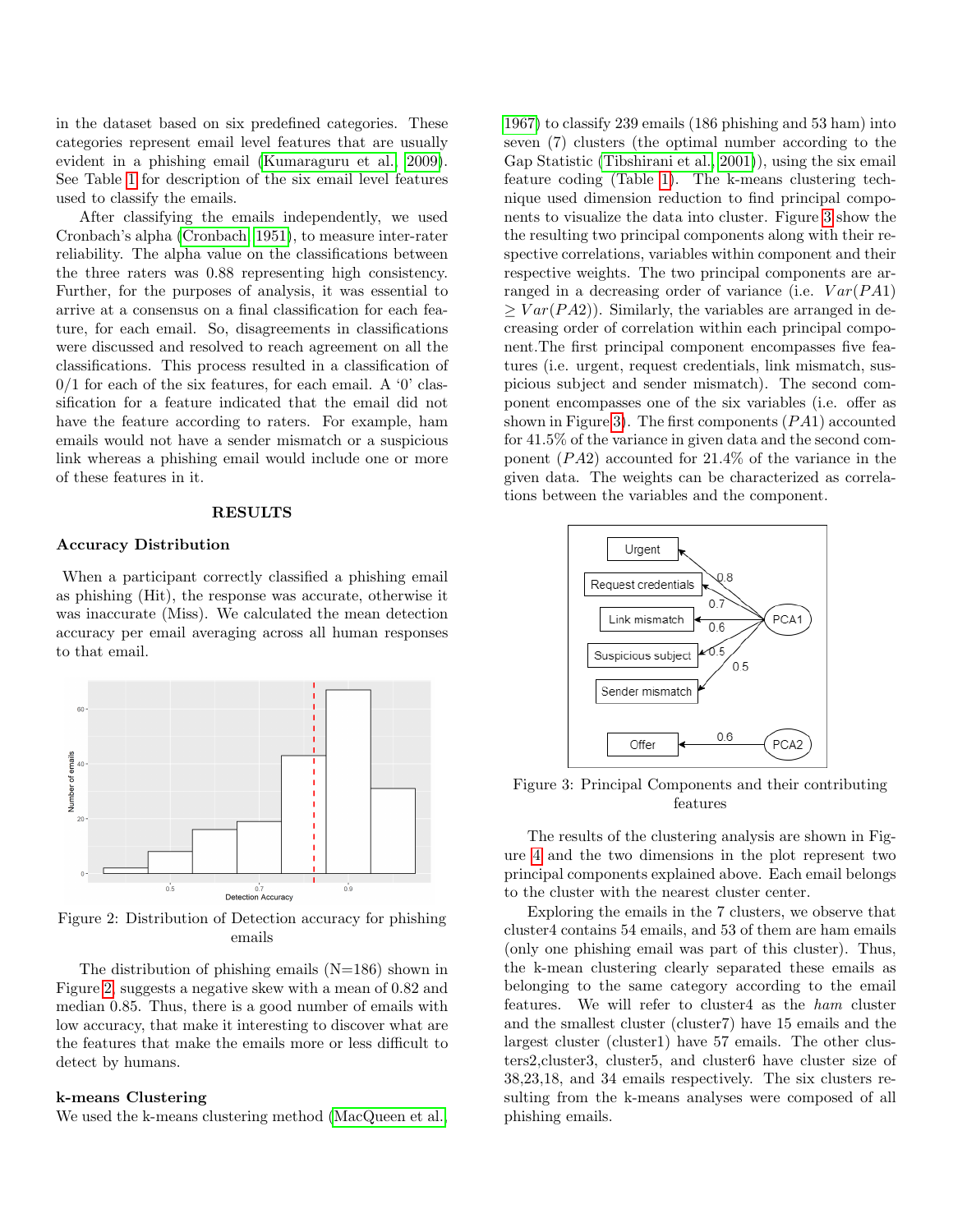<span id="page-3-0"></span>

Figure 4: Email Clusters classified by k-means clustering

## Phishing Accuracy per Cluster

In order to test the similarity hypothesis on detection accuracy, we calculated the distance between each cluster's center to the ham cluster's center. Figure [5](#page-3-1) presents the accuracy of each phishing email, in each of the 6 phishing emails clusters, sorted according to their distance to the ham email cluster. The red line represents the mean accuracy of the cluster.

<span id="page-3-1"></span>



The similarity effect is readily obvious: The emails in the clusters that are closer to the ham email cluster had lower accuracy, compared to the clusters that were farther away from the ham email cluster. Our interpretation is that the overlapping features of the phishing emails to ham emails made the phishing emails more difficult to detect. For example, cluster2 is the nearest  $(distance = 1.06)$  to the ham cluster and it also has the lowest detection accuracy (72%); while cluster1 is the farthest (*distance* = 1.96) from the ham cluster and it has the highest detection  $\mathrm{accuracy}(90\%).$ 

# Regression Analysis

A logistic regression model with Accuracy as the dependent variable and the six email features as independent variables helped determine the effects of the email features on the accuracy of detection in phishing emails. The regression model include Mturk id and email id as an error term to indicate the margin of error in the model:

 $Accuracy \sim SenderM is match + RequestC redentials +$  $Subject Suspicious+Urgent+Offer+LinkM ismatch+$  $(1|M turkId) + (1| emailId)$ 

This regression model was run with the overall data set (Overall), Cluster 1 (the cluster with the largest distance to ham emails), and Cluster 2 (the cluster with the shortest distance to the ham emails). Table [2](#page-4-18) shows the results. Subject suspicious and urgency features were always present in the Cluster 1 data and sender mismatch, request credentials and link mismatch features were always present in the Cluster 2 date (i.e., the regression dropped these variables).

The Overall model suggest that request credentials, subject suspicious, urgent, offer and link mismatch are the most predictive features of accuracy. The odds ratio for the overall model in Table [2](#page-4-18) suggest that the presence of request credentials, subject suspicious, urgent, offer and link mismatch increase the the chance of detecting phishing by 1.92, 1.40, 1.95, 2.20 and 1.80 times respectively compared to when these features are not present. The subject suspicious feature does not have a significant effect on detection accuracy.

The Cluster 1 model suggest that only offer is the significant predictive feature of accuracy in this cluster. With the presence of offer, the chance of detecting phishing increase by 3.74 times compare to when offer is unavailable. The Cluster 2 model also suggest that only presence of offer significantly increase the chance of detecting phishing by 2.39 times compare to its absence.

# DISCUSSION

Our results demonstrate that the features of phishing emails and their similarity to the ham emails are reliable predictors of the human detection accuracy of a phishing email. The more similar phishing emails are to ham emails the lower the accuracy of detection is. This result demonstrate the similarity effect in a phishing applied decision context [\(Tversky, 1977,](#page-4-7) [1972;](#page-4-6) [Gonzalez et al., 2003\)](#page-4-4).

Our cluster and regression results show that phishing features such as request credentials, urgency, and offer in emails are the most predictive of detection accuracy. Whereas, other features (e.g., sender mismatch) are less predictive of detection accuracy. Furthermore, the presence of an offer (i.e., offer of a prize, a reward, or help) was a common predictive feature of accurate detection across clusters and overall.